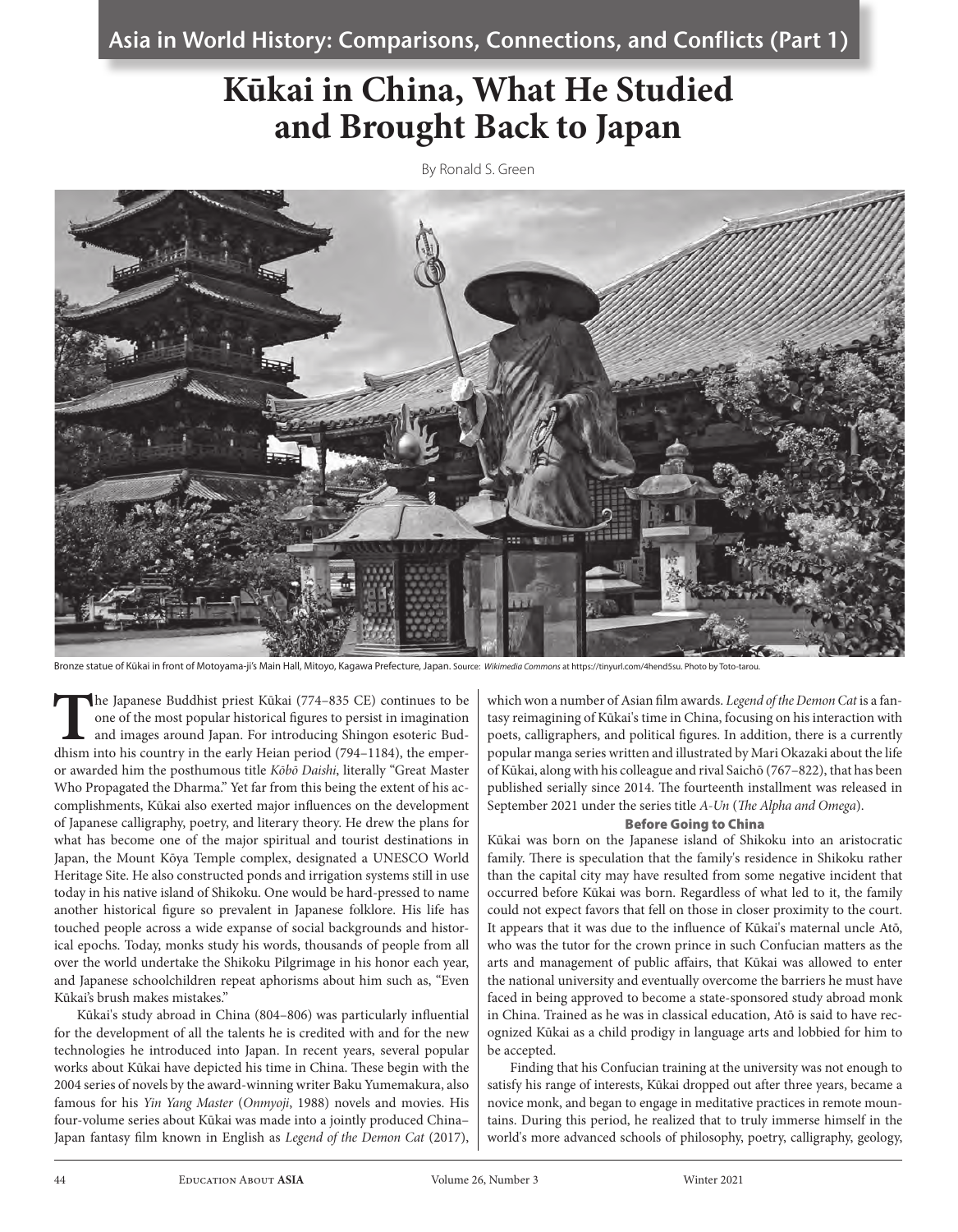### Asia in World History: Comparisons, Connections, and Conflicts (Part 1)



 $\partial$ 室山复 高  $\overline{r}$  $20 - 97$ 学系面 a so 會一震  $\frac{1}{2}$ 空氣 太智  $\mathbf G$ in the 溏 发達 恩 买 推  $\boldsymbol{\hat{5}}$ 青霜  $\sqrt{3}$ ára 甬 華 挺

Letter written by Kūkai to Saichō. The letter is stored in the To-ji Shingon Buddhist Temple in Kyoto, Japan. Source: *Wikimedia Commons* at https://tinyurl.com/cctfcrer.

Saichō (left) and Kūkai (right) as depicted on the cover of the first issue of the manga *A-Un* written and illustrated by Mari Okazaki. Big Spirit Comics, 2014.

and statecraft, he would need to go study under the foremost masters of these arts. At the time, Japan still looked up to China for advancing these skills.

With the political influence of his uncle Atō and likely that of fellow meditating monks high up in the state religious establishment, Kūkai was approved to join the Japanese ambassadorial delegation of four ships going to China in 804 at the age of thirty. Among those in the visiting party were four people who were to become important in Japanese history. Ship No, 2 carried public officials, including a vice ambassador and the Buddhist priest Saichō, who would later become somewhat of a rival to Kūkai for Buddhist influence and patronage. Saichō had already established Enryakuji Temple as a small meditation hut on Mount Hiei to the northeast of the capital city of Heian, present-day Kyoto. Some members of the court understood the northeast to be important in protecting the city according to feng shui principles and saw Saichō's independent spirit as potentially useful in countering the political influence of powerful monks associated with large Buddhist institutions. For these reasons, he was recruited to go to China and supported after returning to introduce Tendai Buddhism and expand Enryakuji into the major center for Japanese Buddhism that it still is to this day.

Joining Saichō on ship No. 2 was a monk who would be his successor as Tendai's patriarch of Mount Hiei, Gishin (781–833). In 824, Gishin became the first official government-recognized Tendai abbot. Saichō could read the meaning of Chinese graphs in Buddhist texts but could not speak Chinese. Gishin was to act as Saichō's interpreter. One of Kūkai's greatest strengths in arguing for the need for him to create the Shingon school in Japan was his ability to classify Buddhist doctrine in a way that showed other Buddhists why they needed esoteric Buddhism. In contrast, Gishin was left with the monumental task of interpreting and systematizing Saichō's thoughts and writings after the latter's death.

Among those aboard ship No. 1 were Tachibana no Hayanari (782–844) and Kūkai. Tachibana was a calligrapher in "clerical style" (J. *reisho*; C. *lishu*), which is square and angular, with emphasis on horizontal strokes. Calligraphy had been considered to be the highest art form in China and throughout East Asia from at least the Han Dynasty (206 BCE–220 CE). It influenced the development of landscape painting, and classic scripts are still imitated to this day. Along with Emperor Saga and Kūkai, Tachibana is considered one of the "three brushes" of Japan, that is, the three great calligraphers of their era. Had these four people, Kūkai, Saichō, Gishin, and Tachibana, failed to make it to China and back safely, one can hardly imagine what course Japanese history would have taken.

Kūkai must have been excited to at last be going to China, the heart of arts and culture. Yet he was likely also to have been apprehensive knowing that some of the previous voyages from Japan had ended in shipwreck and loss of lives. As luck or karma would have it, Kūkai's entry into China and unplanned early departure from that country was only achieved by coincidental timing through a narrow window, open for such trips between the two countries for a very short time. His was the sixteenth visit by a Japanese party since the first official excursion to China in 630. Not long after Kūkai's voyage, in 838, the last embassy from Japan would sail for China carrying the Tendai priest Ennin (794–864). During that trip, Buddhist persecution began in China under Emperor Wuzong (r. 840–846), and Ennin was deported along with all foreign Buddhists in 847.<sup>1</sup>

At the time of Kūkai's expedition, because relationships among East Asian countries were tense, the preferred northern route had to be avoided in favor of a southern one, which meant much rougher sailing. To make matters worse, it was a Japanese policy at the time, formed as a matter of pride, to arrive in ships made in their own country. Those ships were less worthy of deep sea travel than vessels made in China or Korea and were more prone to drifting about. However, the passengers may have felt that it was good luck to travel with Buddhist priests.<sup>2</sup>

Regardless of the danger and financial hardships he was likely to encounter, clearly Kūkai was eager to go. In contrast, Saichō had not sought to go, even though he supported a petition to send two monks to China to learn about Tiantai Buddhism and start their own Buddhist school in Japan based on this. Nevertheless, Emperor Kanmu himself decided Saichō was the best candidate for this undertaking.<sup>3</sup>

### The Perilous Voyage to China

According to the imperial court record (*Nihon Kōki*), ship Nos. 1, 2, 3, and 4 set sail southward one after another. Early in the next month, a storm scattered the ships. Ship No. 1 with Kūkai aboard was blown far off course and was at sea for about one month before arriving in Fuzhou in China (present-day Fujian Province), far south of their planned destination. The No. 2 ship drifted ashore at Mingzhou, in northern Zhejiang Province. Ship No. 3 was damaged and returned home, departing again in mid-805. This time, the ship drifted and shipwrecked on a deserted island in the southward. Circumstances of the No. 4 ship are unknown, although some records indicate it was also shipwrecked.

Because of ongoing political problems and the fact that local government officials in Fuzhou were not accustomed to dealing with foreigners,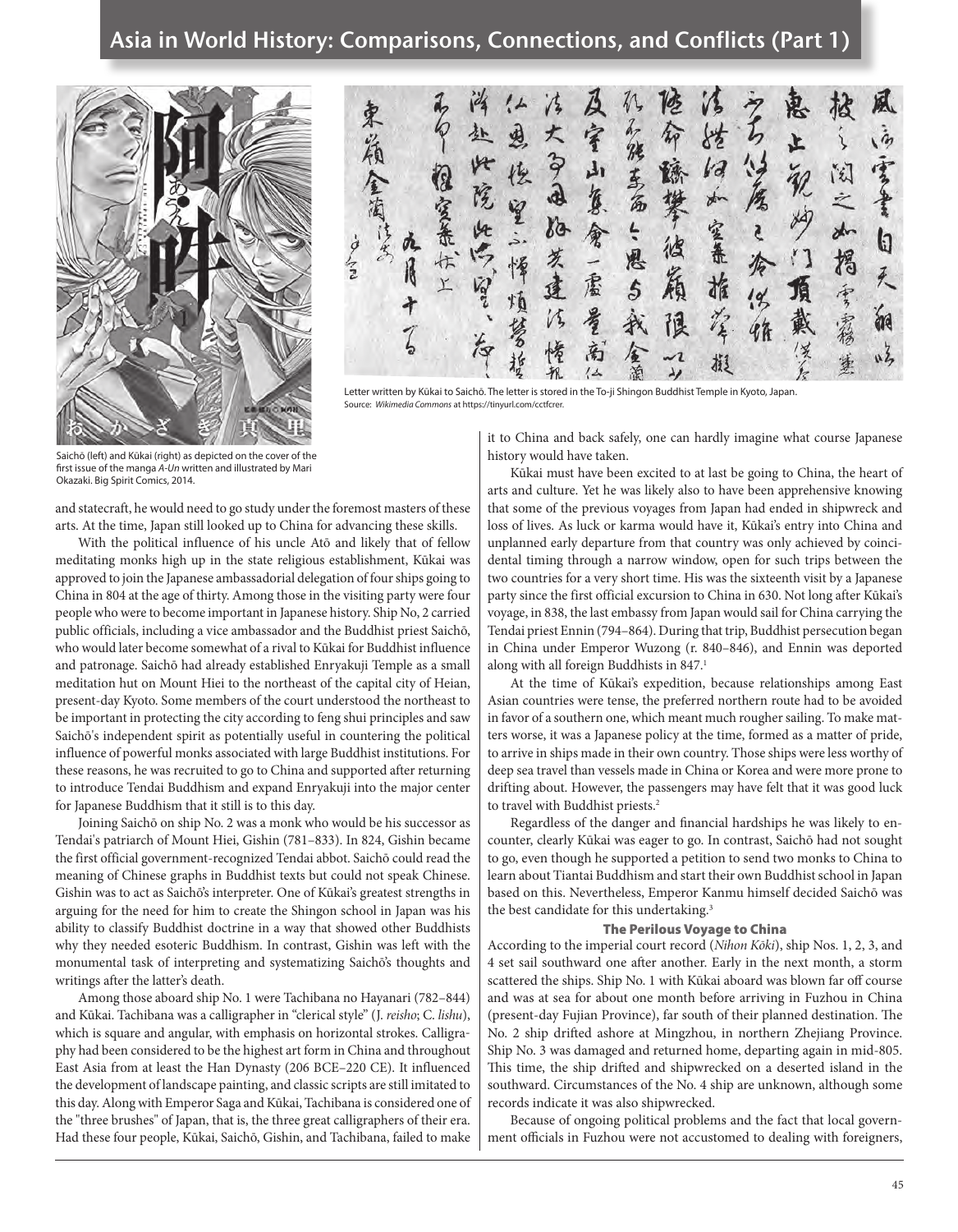

Left, the poet Bai Letian (played by Huang Xuan), and right, Kūkai (played by Shōta Sometani) in a scene from *Legend of the Demon Cat* (2019). Source: Screen capture from the film, which is available on *YouTube* at https://tinyurl.com/tk3bvm5h.

the delegation was detained for another month while inquires could be made to the Chinese capital. The fear was that Kūkai's party were spies trying to infiltrate China. Kūkai was later recorded as saying:

*At that time, the ambassador of Echizen, Great Protector of the Third Rank Fujiwara Asonkanō [i.e., Fujiwara no Kadonomaro], presented a letter I wrote to the Fuzhou government. Although he had submitted letters two or three times before this, suddenly arrangements were made for passengers to disembark."*<sup>4</sup>

Kadonomaro may have felt that he had nothing to lose by letting the young monk write the letter in formal Chinese language brushed in elegant calligraphy.<sup>5</sup>



### Kūkai's Study of Chinese Poetry and Calligraphy

Kūkai's group of twenty-three people traveled by foot more than 1,600 kilometers, or 1,000 miles, to Chang'an, the Chinese capital. By the time they arrived, Saichō had preceded them by three months, and along with Gishin was already studying on Mount Tiantai.

In Chang'an, Kūkai encountered a golden age of music, sculpture, and other arts. There were the painters Zhang Cao, Zhou Chun, and Bian Jing; literary masters Han Yu (768–824) and Liu Zongyuan (773–819); and the poet Bai Juyi (772– 846, also known as Bai Letian), who is represented as Kūkai's close ally in the movie *Legend of the Demon Cat*. Biographies say that while in Chang'an, Kūkai studied with "a writing master," whom later Shingon scholars identify as Han Yu. Whomever Kūkai studied with, he was able to compile and compose a comprehensive study from Six Dynasties and early Tang poetic theories known as the

*Bunkyō Hifuron* (*Thesis on the Mysterious Storehouse of the Mirror of Literature*) that remains an extremely important source around the world for scholars of the topic today, in part because much of what Kūkai describes was lost in wars and fires in China.

Kūkai developed an interest in calligraphy from an early age and was devoted to the writing style fashionable among the Japanese aristocracy. At that time, the Chinese calligrapher Wang Xizhi (307–365) was revered as the greatest calligrapher of all time. His style of calligraphy is dictated by formal rules. Having traveled in the best calligraphy circles in Chang'an, upon his return to Japan, Kūkai was highly skilled in the way of Wang Xizhi. It was not his mastery of Tantric Buddhism, but Kūkai's skill in calligraphy that prompted Emperor Saga (786–842, r. 809–823) to call him to court after returning to Japan. However, even with his skills, when working with Emperor Saga—because he was the emperor—Kūkai was unable to criticize his calligraphy style and ability.

From the time of China's Six Dynasties period, a variety of tendencies in calligraphy can be seen. Wang Xizhi was from the south of China, and his style was influential there. The style of the northern writing tradition can be seen as favored by Kūkai for writing epitaphs, and Kūkai drew his strength in calligraphy from that tradition.<sup>6</sup> Yet, while he took in that school's methods, like other great artists, he fashioned his own hybrid style, which he brought back to Japan. Kūkai held the Tang calligrapher Yan Zhenqing (709–785) of the northern writing tradition in high esteem. Kūkai's emphasis on special uses of language would become prominent in his Buddhist philosophy.

### Kūkai's Study of Chinese Esoteric Buddhism

At first, Kūkai lived at the residence of Ambassador Kadonomaro and probably participated in many state-related activities with him. Kūkai acted as writer and interpreter for the ambassador, and some of his ghostwritten letters survive. However, Kūkai remained in China when, on the eighteenth day of the fifth month, the ambassador departed along with Saichō and Gishin, who had met their goals of studying Tiantai Buddhism so they could establish it as a new school in Japan called Tiantai.

After that, Kūkai moved to Ximing Temple in Chang'an.<sup>7</sup> Ximing was a large temple founded by Emperor Gaozong (635–756) where students studying abroad from Japan were often given lodging. There, Kūkai began work with a team of experts on a massive state-sponsored translation project under the leadership of Tripiṭaka Master Bore (or Prajñā, 734–ca. 810) from Kashmir.8 Kūkai may have improved his Sanskrit ability by studying under this textual scholar so that by the time he met his Esoteric master, he could better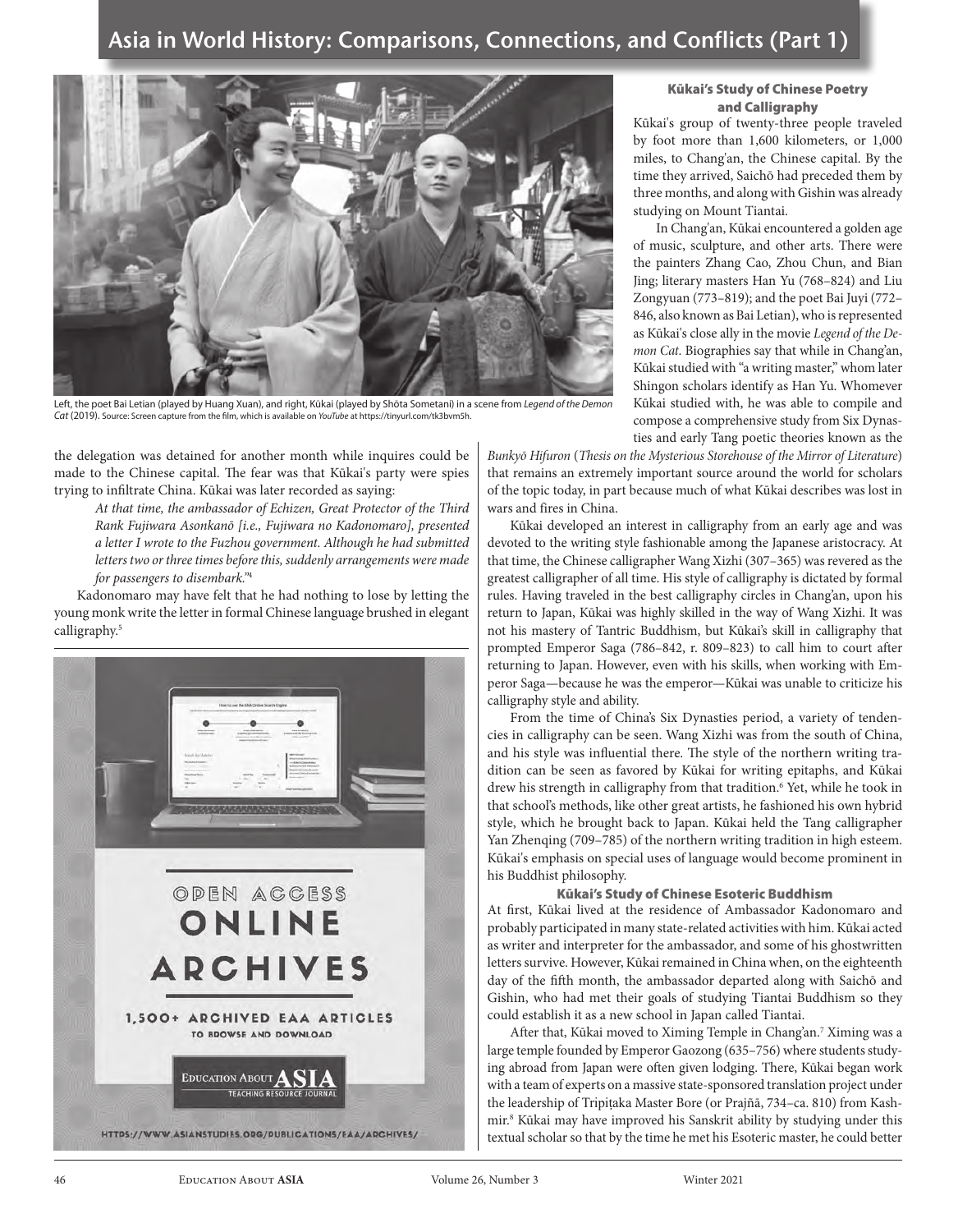### Asia in World History: Comparisons, Connections, and Conflicts (Part 1)



Painting of Huiguo with an attendant. Japan, Kamakura period (fourteenth century). Source: *Wikimedia Commons* at https://tinyurl.com/d7jcmycb.

understand Indian script.

According to Kūkai's *List of Imported Materials*, he was eventually introduced to Huiguo, Esoteric Buddhism master of the Chinese imperial court, who gave him ordination into the realm of the *Garbhadhātu* ("womb realm") maṇḍala, ordination into the realm of the *Vajradhātu* ("vajra realm") maṇḍala, and granted him the fivefold abhi*ṣ*eka, a type of baptism. Within three months, Kūkai would receive the final Esoteric abhiṣeka and thereby be fully ordained as a master of Tantric Buddhism.<sup>9</sup>

Huiguo is considered the seventh patriarch of Japanese Shingon Buddhism, and Kūkai is the eighth.10 Huiguo served three generations of Tang emperors, performing ceremonies for their protection, as Kūkai would later do for emperors in Japan. Today, Shingon considers Kūkai's meeting with the Tantric master a dictate of fate and destiny. Kūkai later wrote that upon their first meeting, Huiguo declared a precognition, saying that he had been waiting for Kūkai and asked what took him so long to arrive. In another writing, Kūkai said that in Japan he felt that he had been snared by a hook and pulled to Huiguo in China.

Faced with numerous signs of decline in the popularity of Tantric Buddhism in China, there may have truly been a feeling the lineage was in jeopardy. It is possible to interpret Huiguo's alleged waiting for Kūkai in this light. If so, Kūkai must have felt a keen sense of responsibility. As soon as they met, Huiguo wasted no time but immediately led Kūkai before the Garbhadhātu mandala of the first ordination.

The Womb Realm Maṇḍala. The esoteric Buddha Mahāvairocana sits in the middle of the lotus flower in the central square. He is surrounded by eight buddhas and bodhisattvas, who represent his perfect attributes such as wisdom and compassion.s. Source: *Wikipedia* at https://tinyurl.com/5x4tn39v.

The procedure for initiation into the realm of the Garbhadhātu mandala is described in the second chapter of the esoteric *Mahāvairocana-sūtra*. In summary, the initiate does the following:

- 1. Vows to uphold morality.
- 2. Is blindfolded by the master.
- 3. Is guided in front of a large mandala painted on the ground.
- 4. Tosses a flower onto the mandala.
- 5. The blindfold is removed and the initiate identifies with the Buddha or bodhisattva the flower fell on in the mandala. For example, if the flower landed on the image of the Bodhisattva of Compassion (Kannon in Japanese), the initiate is foremost guided by compassion thereafter.
- 6. The master sprinkles water of the fivefold wisdom on the initiate's head, symbolizing a new birth into the family of Buddhas."<sup>11</sup>

Huiguo began his study of Esoteric Buddhism at the age of nine with the famous master and translator Amoghavajra (705–774), the sixth patriarch of Shingon Buddhism. At the age of twenty, he received ordination as a monk. Two years later, he received the final abhiṣeka, establishing him as a Tantric Buddhist master. Thus, although Huiguo had known Amoghavajra for twelve years, it appears that from the time he became a monk until the final abhiṣeka, only two years elapsed. This situation is roughly analogous to that of Kūkai.

Huiguo died in the twelfth month of 805. Kūkai's biographies commonly claim that he received an imperial order to write Huiguo's official epitaph. Huiguo's followers may have chosen Kūkai because he had received initiation into both realms and Huiguo's complete teachings.12 Kūkai is also said to have taken the leading role in Huiguo's funeral service and made the arrangements for his gravesite. If he did take the lead in these activities,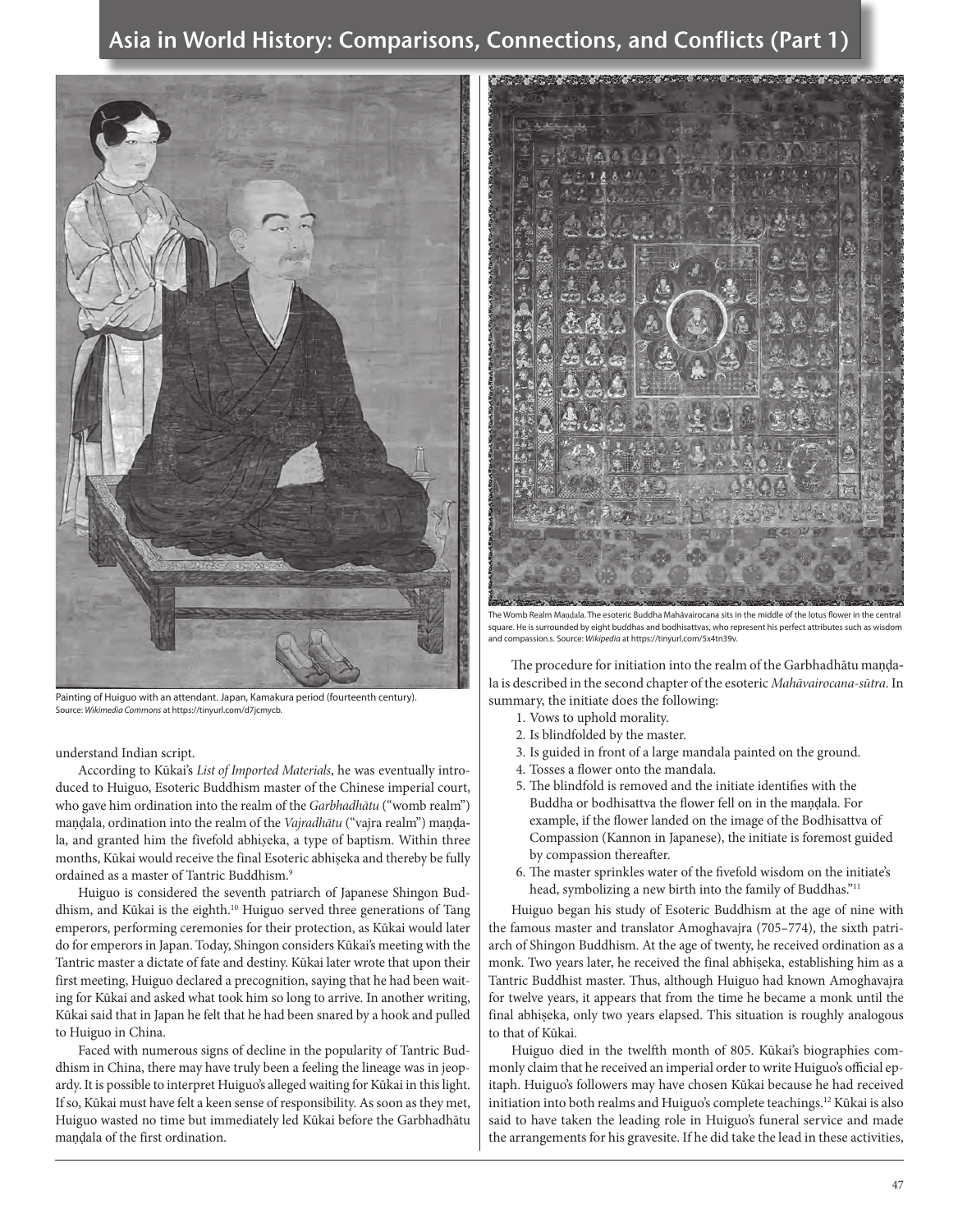

Painting of Kūkai, from a series of artworks entitled *Shingon Hassozō* (*The Eight Patriarchs of Shingon*). Japan, Kamakura period, thirteenth and fourteenth centuries. In the collection of the Nara National Museum, Nara, Japan. Source: *Wikimedia Commons* at https://tinyurl.com/2d93hjp3.

despite the fact that other students must have been present who knew Huiguo for decades, it might indicate that Kūkai indeed assumed some special role in the life of Huiguo, as Shingon and biographies hold.

### Kūkai's Last Months in China and the Return Home

Kūkai had been in China less than three years when he returned to Japan. It had been slightly less than half a year since Huiguo finished his transmission. According to the *Honored Spoken Memento* (Kūkai's last testament and instructions to his followers), Kūkai returned to Japan as an obligation to Huiguo to circulate good fortune to the world. The day after Huiguo's funeral, Kūkai submitted an official document of request to the newly arrived Japanese ambassador Tōnari saying that his sole aim was to propagate the Three Mysteries of Esoteric Buddhism in response to the decree of heaven. The three mysteries are the mysterious powers to induce enlightenment, that of the body activated through mudra, of speech activated through mantra, and of the mind activated through maṇḍala. Kūkai added that if he waited for the next Japanese delegation, he would be a white-haired old man before he could return home.<sup>13</sup>

It may also be that Kūkai could no longer afford to stay in Chang'an. It is unclear where he lived or whom he may have studied under after Huiguo passed. There is a letter from Kūkai to an official at Yuezhou, about 1,150 kilometers (712 miles) from Chang'an, requesting access to "the inner and outer collections of classical writings," that is, Buddhist and non-Buddhist philosophical documents.14 It appears that Kūkai spent the next few months there furiously copying texts. Kūkai's *List of Imported Materials* mentions 461 volumes of sūtras, theses, and śāstras that he brought back to Japan. Sources say he collected over 300 volumes in Chang'an. This means he would have copied another 161 volumes in Yuezhou. It was four months from the time he wrote the letter requesting the writings until his departure date. According to this estimation and later legends, Kūkai wrote almost nonstop during those months, as he said, "forgetting food and sleep." While this is meant to indicate

his tenacity, it may also suggest that his limited funds were depleted.

Among the writings Kūkai went through were sūtras, Buddhist ethical teachings of the vinaya, commentaries on sūtras, biographies, poems, verses, monument inscriptions, writings of divination, medicine, and various sciences of India. Clearly, Kūkai was interested in bringing back a variety of potentially helpful information.

A number of poems attributed to Chang'an poets and artists expressing sadness to see Kūkai and Tachibana-go still exist. For example, a fellow student at Qinglong Temple addressed a poem, "To the Japanese Tripiṭaka (Master) and Superior Person Kūkai, Going on Our Tang Rivers and Returning to the Sea. These Poems Are Sent to Serve as Offerings Paying Tribute on His Return to the Eastern Ocean":

*Just as it was said by the sages in ancient times who spoke the truth of suffering and emptiness, so much should pass along from the previous six patriarchs to the distant foreign island . . .15*

Kūkai's poem sent in return can be seen in the imperially commissioned poetic anthology *Keikokushū*. 16 Translated by Beatrice Lane Suzuki, it is as follows:

*Studying the same doctrine, Under one master, You and I are friends. See yonder white mists Floating in the air On the way back to the peaks. This parting may be our last meeting In this life. Not just in a dream, but in our deep thought. Let us meet often Hereafter. 17*

Kūkai and Tachibana boarded Tōnari's ship together. According to a famous legend, they encountered a powerful storm at sea with howling winds. The ship was tossed in the waves, and it seemed like it could be the end for all aboard. At that point, according to some writings, Kūkai threw a *vajra*, into the sky and the storm was suddenly calmed. Other writings say he threw the storm-appeasing vajra from the shore in China before leaving. For Shingon, a vajra is a ritual instrument symbolizing the destruction of vile passion, the storms of the world. It is also a symbol of *bodhicitta*, the mind of awakening. It appears that Kūkai and Saichō may have imported the first actual *vajra* instruments (as opposed to iconographical representations of vajras) into Japan. Kūkai imported various types of these, those with three prongs, five prongs, a single spike, and so forth.

The story does not specify which type of vajra Kūkai threw, but a legend persists at Mount Kōya that it was a three-prong vajra. The three-point vajra can represent the three jewels of Buddhism: the Buddha, the *dharma* (teachings of the Buddha), and the sangha (community of Buddhists). It can also represent Shingon's Three Mysteries. According to Shingon tradition as recorded in the *Mahāvairocana-sūtra*, one who wishes to establish an Esoteric Buddhist temple complex in the layout of a maṇḍala should throw a vajra into the air. The direction the tip of the vajra points upon landing is where the temple should be built. Among other sources, the account of Kūkai throwing the vajra is recorded in *Tales of the Heike* (*Heike monogatari*, c. thirteenth century), one of Japan's most beloved writings. The story concludes that Kūkai retrieved the same vajra that he threw from China, shining and dangling from a limb of a pine tree on Mount Kōya, pointing downward to indicate the spot where he should build his temple complex. Visitors to Mount Kōya today can see a pine tree designated as the biological descendent of the one from which Kūkai found his vajra hanging. This tree, enshrined by a small enclosure wall, is unusual for the area in that it is the kind that produces two needles per fascicle, but occasionally will sprout